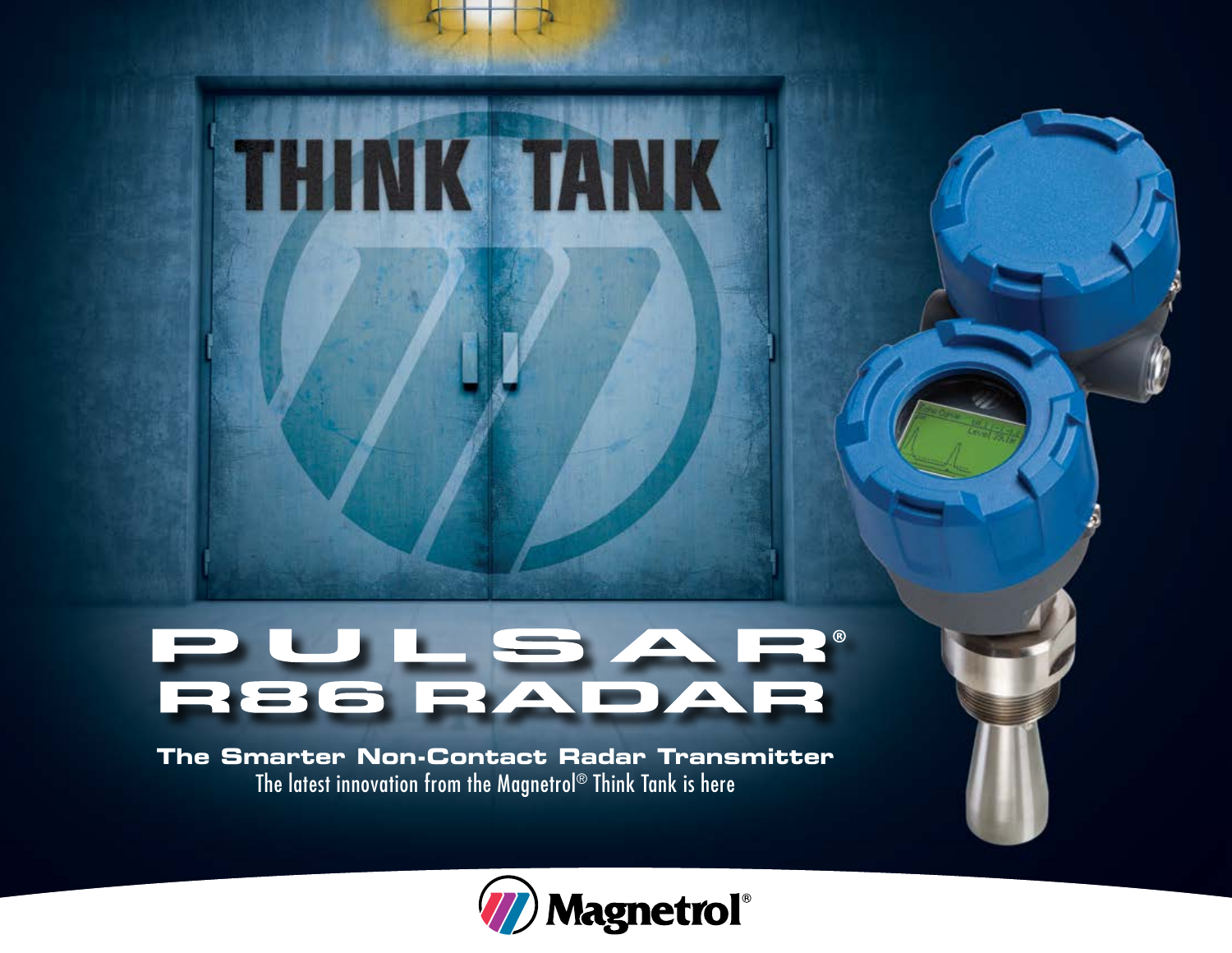## PULSAR®<br>R86 RADAR

#### **We never stop thinking about your needs. Here's the result.**

The company that changed the game with Guided Wave Radar is about to change the way you think about Non-Contact Radar. That's because the PULSAR Model R86 is here, and it puts over 13 years of Magnetrol<sup>®</sup> radar expertise to work for you.

The PULSAR R86 is Magnetrol's first industrial, 26 GHz Pulse Burst Non-contact Radar transmitter. More importantly, it's the transmitter with the innovations today's process industries need.

#### **The PULSAR Model R86 offers:**

- Improved Performance and Resolution
- Circular Polarization
- Nozzle Extensions to 72" (1.8 meters)
- Advanced Diagnostics
- On-Board Help text
- 130 foot (40 meter) measurement range
- HTHP Antennas
- SIL 2 Capability offered as standard

The PULSAR R86 is also the perfect complement to the existing Magnetrol Model R96 Radar and Eclipse® Model 706 Guided Wave Radar transmitters. Together, this family of transmitters offers a smarter solution for any of your process level applications.



#### **True Versatility**

Nozzle extensions from 12" to 72" and horn antennas from 1½" to 4".

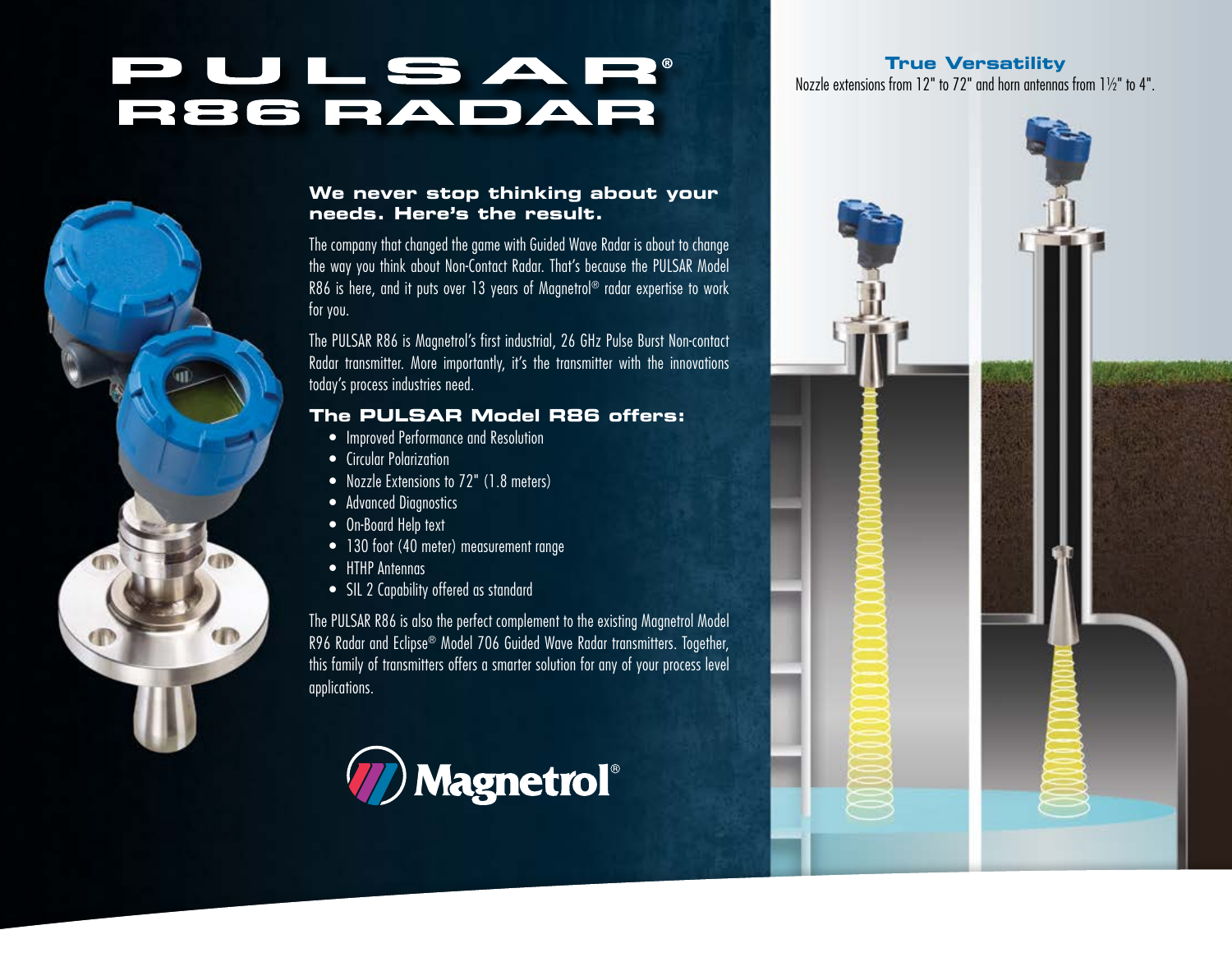## **SMARTER ON EVERY LEVEL**

#### **Improved Performance**

The 26GHz radar signal has a smaller wavelength for smaller antennas and improved 1mm resolution. The smaller beam angle allows installation into process connections as small 1.5".

#### **Circular Polarization**

Now there's no need to rotate the antenna to ensure proper orientation. This simplifies installation and delivers proper alignment in virtually every application.



#### 26GHz vs. 6GHz

4" Horn

#### **Advanced Diagnostics**

- Automated Echo Capture conveys real-time waveform and trend data.
- 4-Button Interface and Large LCD Display provide enhanced depth of data and indicate on-screen waveforms.
- Expanded Event History shows up to 20 events including diagnostic and configuration data.
- Troubleshooting Tips offer practical solutions that help you reduce downtime.
- Setup and Echo Rejection Wizards will easily guide you through the process.
- Custom Echo Rejection allows you to modify an existing echo rejection curve to fit around moving echoes encountered in applications of mixing blades.



### **HTHP Antennas** Designed for use in extremely demanding applications and punishing conditions up to +750˚F (+400˚C) / 2320psi (160 bar). 1 ½" Horn 2" Horn 3" Horn



#### **Nozzle extensions to 72"**

Nozzle extensions from 4" to 72" (1.8 meters). That means nonstandard nozzle lengths and buried vessel standpipes are never a problem.

#### **Powerful Microprocessor**

Offers significant memory for exciting new features, including:

- Volumetric and Open Channel Flow capability with a 30-point strapping table for uncommon vessel shapes
- Data Logging which can be programmed to save data/echo curves on either event-based or time-based conditions

#### **SIL 2 capability**

SIL 2 hardware compliance is standard. Safe Failure Fraction  $(SFF) = 93.2\%$